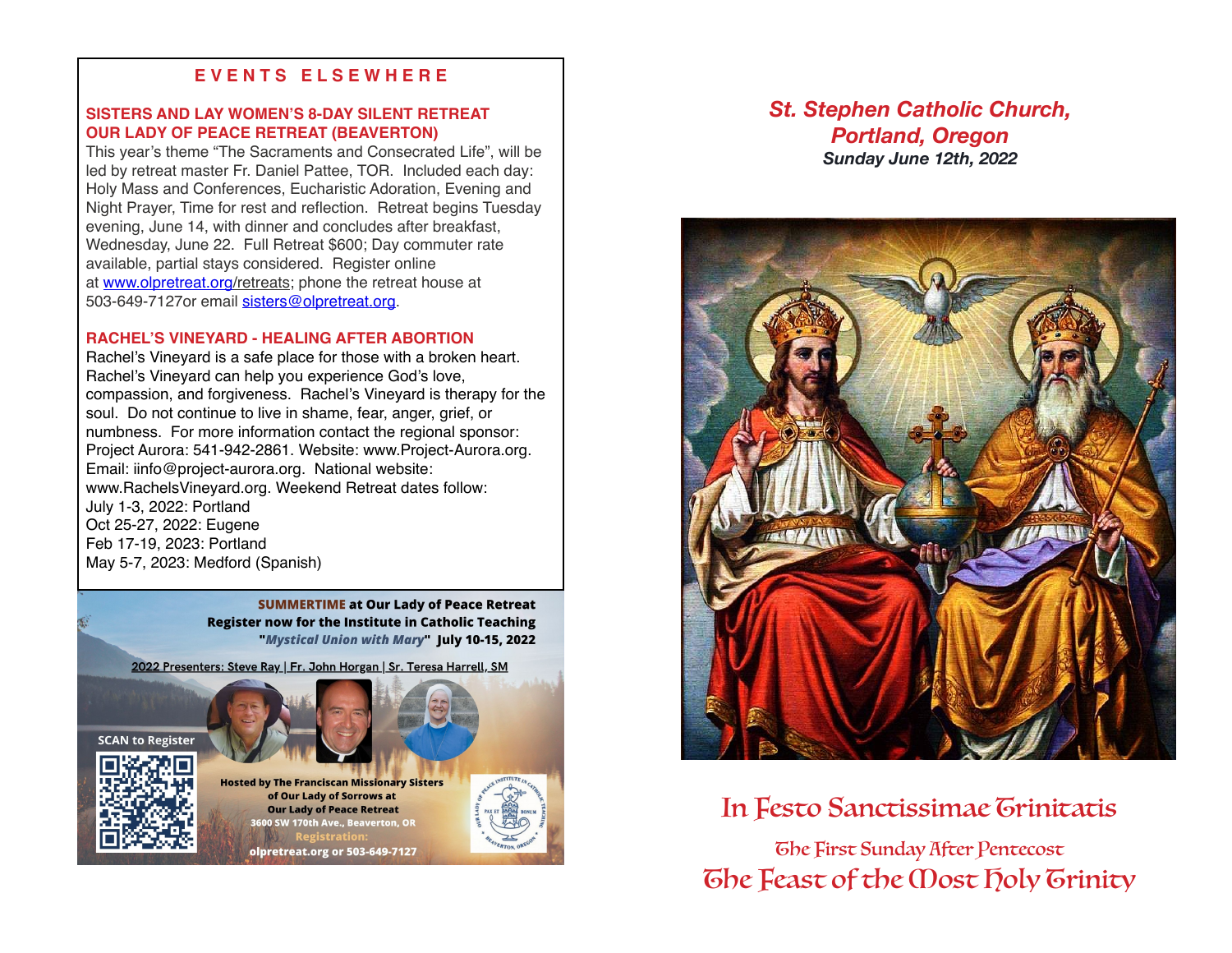### **PARISH STAFF**

Fr. Eric Andersen, pastor email: [eandersen@archdpdx.org](mailto:eandersen@archdpdx.org) Mr. Joseph Salazar, director of religious education email: [jsalazar@archdpdx.org](mailto:jsalazar@archdpdx.org) Sr. Anne Therese Nguyen, administrative assistant email: saintstephenpdx.@[gmail.com](http://gmail.com) Jay Sticka, maintenance Daniel Silverman, maintenance/custodian

Nicolai Bajanov, music director email: [nbajanov@yahoo.com](mailto:nbajanov@yahoo.com)

**Parish Address:** 1112 SE 41st Ave. Portland, OR. 97214 **Parish Office:** 503-234-5019 **website:** <https://www.saintstephenpdx.com> 

### **MASS INTENTIONS FOR THIS WEEK**

• Sat 6/11: Gayle M. Schneider Suzanne Magness • Sunday 6/12: Tommy Christiansen and Family People of the Parish John Ralph Tobusch \* Mon 6/13 Rosemary Bajanov \* Tues 6/14 Priests and Religious • Wed 6/15: Carlo Curiel Br. Andrew Townsend, MIC. • Thu 6/16: Cheryl Schwarz • Fri 6/17: Sesima Hadziric • Sat 6/18: Fr. Frederick Schmit O'Praem + Freddy Mena • Sunday 6/19: Tyson Family People of the Parish Christine Andersen Moore

## **OFFERTORY COLLECTION** *(this week and month to date)*

| Envelopes/Cash: \$3,647.29       |                        | +/- budget    |
|----------------------------------|------------------------|---------------|
| Online: \$3,567.50               |                        |               |
| <b>Total WTD: \$7,214.79</b>     | Budget: \$5,900        | $+ $1,314.79$ |
| <b>Total MTD: \$7,214.79</b>     | <b>Budget: \$5,900</b> | $+ $1,314.79$ |
| <b>Maint/Restore: \$1,354.00</b> | Budget: \$2,083        | $-$ \$729.00  |
| Sacred Music: \$388.00           | <b>Budget: \$260</b>   | $+$ \$128.00  |
| St. Stephen Festival: \$100.00   |                        |               |

**Urban Missionaries: \$180.00**

**Online giving: <https://www.saintstephenpdx.com/special-events>**

**MASS READINGS** (Traditional Latin Mass - 1962 Missal) **Saturday:** Joel 2:28-32; Lev. 23:9-11, 15-17, 21; Deut 26:1-3, 7-11; Lev. 26:3-12; Dan 3:47-51; Rom. 5:1-5; Luke 4:38-44 **Sunday:** Rom. 11:33-36; Matt. 28:18-20 **Monday:** 2 Tim. 4:1-8; Matt. 5:13-19 **Tuesday:** 2 Tim. 4:1-8; Luke 14:26-35 **Wednesday:** 1 John 4:8-21; Luke 6:36-42 **Thursday:** 1 Cor. 11:23-29; John 6:56-59 **Friday:** Ecclus. 44:16-27; 45:3-20; Matt. 25:14-23 **Saturday:** 2 Tim. 4:1-8; Matt. 5:13-19 **Sunday:** 1 John 3:13-18; Luke 14:16-24 **LESSONS AT MATINS** (Traditional Roman Breviary–1962) find online at <http://divinumofficium.com> or as an app (Breviarium meum) **Saturday:** Homily of St. Ambrose on Luke 4:38-44 **Sunday:** Isaias 6:1-12; St. Fulgentius on faith; Homily of St. Gregory Nazianzen on Matthew 28:18-20 **Monday:** 1 Kings (1 Samuel) 1:1-11; Eulogy of St. Anthony of Padua **Tuesday:** 1 Kings (1 Sam) 1:12-28; Eulogy of St. Basil the Great **Wednesday:** 1 Kings (1 Sam) 2:12-21 **Thursday:** 1 Cor. 11:20-32; Sermon of St. Thomas Aquinas; Homily of St. Augustine on John 6:56-59 **Friday:** 1 Kings (1 Sam) 2:27-29; 15-17; 34-36; Eulogy of St. Gregory Barbarigo **Saturday:** 1 Kings 3:1-12, 15-20; Eulogy of St. Ephraem the Syrian **Sunday:** 1 Kings 4:1-11; Homily of St. Gregory on Luke 14:16-24

#### **UPCOMING SECOND COLLECTIONS**

| 6/19 | Eucharistic Conference/Festival Fund |
|------|--------------------------------------|
| 7/3  | Sacred Music Fund                    |

#### **COFFEE AND DONUTS AFTER 10:30 MASS**

Join us after the Sunday 10:30 am Mass today for coffee, donuts and other good foods for lunch. A great social opportunity!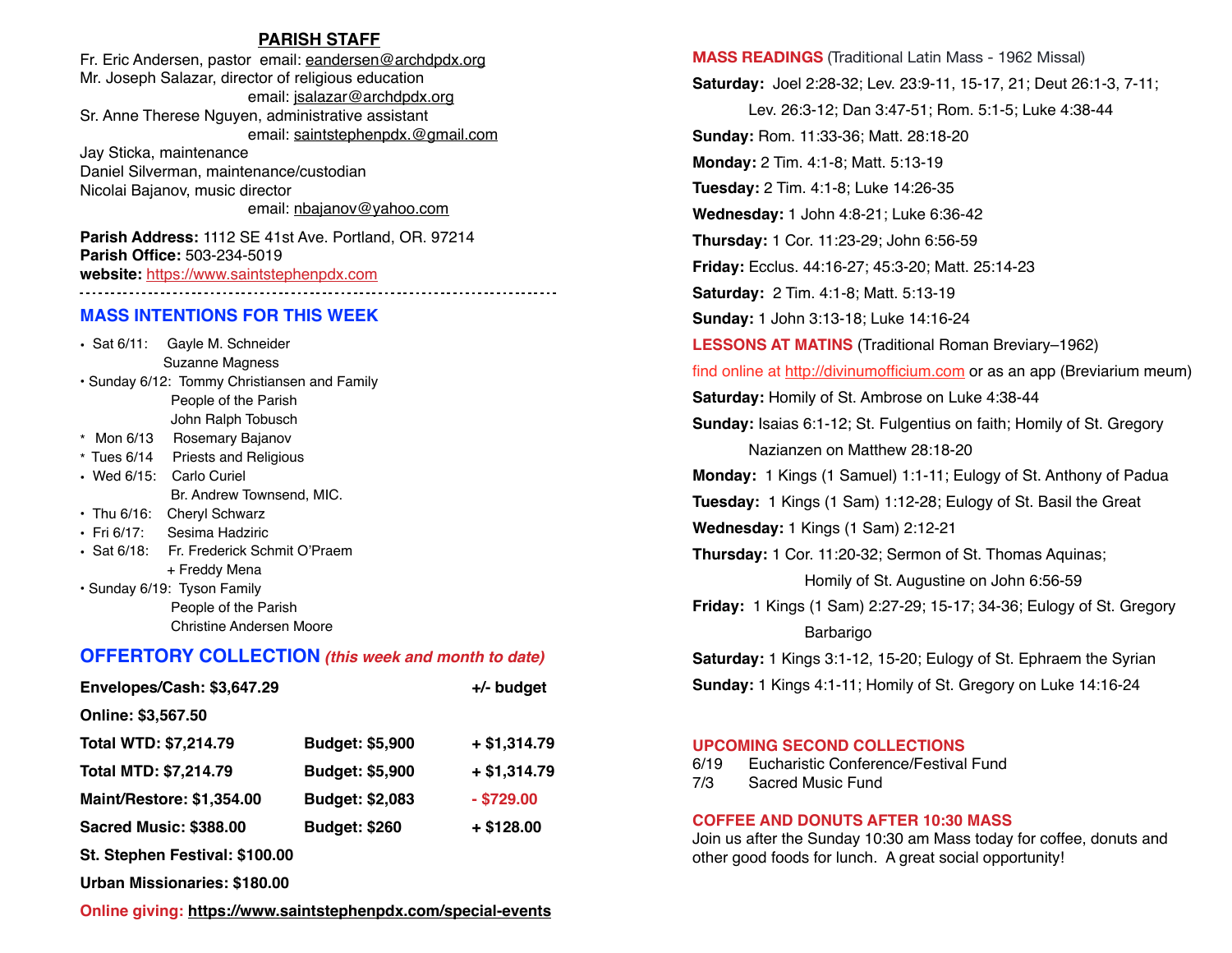### **PRIVATE MASSES OFFERED FOR THE FOLLOWING INTENTIONS**

4/30: Rory Sheehan 5/2: Int. Fr. Eric Andersen 5/3: Aaron Edwards 5/9: Fr. Patrick Walsh 5/11 Jude Traeger 5/12: Sergei Savchenko Family 5/13: + Souls in Purgatory 5/14: Robyn Ariel Fauley 5/15: Edward Campos 5/17: The Ferguson Family 5/20: The Whitehill Family 5/21: Scott Stewart 5/23: Diane Swenson 5/24: Sophia Hellhake 5/25: Samuel Jensen and Family

## **BLESSINGS UPON OUR FIRST HOLY COMMUNION CHILDREN**

Marcus Bennett Charles Beyer Carlo Curiel Keaton Fodrea Luciana Gravelle

Athena Hayden Kolbe Paulsen Grace Satyna Heath Satyna Xavier Waldron

## **SAVE THE DATE: PRIESTLY FRATERNITY OF ST. JOSEPH EUCHARISTIC CONFERENCE. AUG 1-5TH, 2022.**

We welcome the priests of the FSSJ back to the parish for Solemn Masses, a 40 Hours Devotion, Eucharistic Processions, Conferences and goodness for parishioners and guests from all over the place. The theme for this year's conference is: The Virtues: Human and Divine. This year's liturgical schedule will be as follows:

Mon., Aug 1st: Votive of the Blessed Sacrament with Procession–40 hrs begins Tues., Aug 2nd: Mass for Peace in the Presence of Bl. Sacrament Exposed. Wed., Aug 3rd: Finding of the Relics of St. Stephen w/ Procession–40 Hrs ends Thursday, Aug 4th: Solemn Requiem Mass for the Faithful Departed Friday, Aug 5th: Feast of the Dedication of the Basilica of St. Mary Major

## **SUBSCRIBE TO THE PARISH YOUTUBE CHANNEL**

**Saint Stephen Catholic Church PDX.** [https://www.youtube.com/](https://www.youtube.com/channel/UCenIuv9m__Zo_8lvGRz_72A) [channel/UCenIuv9m\\_\\_Zo\\_8lvGRz\\_72A](https://www.youtube.com/channel/UCenIuv9m__Zo_8lvGRz_72A)

# *This week's schedule:*

# **Sat, June 11th: Ember Saturday in Pentecost (1st Class)**

- 8 am: Adoration and Sung Latin Lauds<br>• 9 am: Low Latin Mass<br>• FAST/
	- **FAST/PARTIAL ABSTINENCE**
- 10-11 am: Confessions
- 4 pm: Sung Latin Vespers (1st Vespers of Trinity Sunday)
- 5 pm: English Mass

# **Sunday, June 12th: Holy Trinity Sunday (1st Class)**

- 6:45 am: Sung Latin Lauds
- 7:15 am: Sung Prime with Athanasian Creed
- 8 am: Low Latin Mass
- 9:15 am 10:15 am: Confessions
- 10:30 am: Sung Latin Mass
- 5:00 pm Sung Latin Vespers
- 6 pm: Low Latin Mass
- **Monday, June 13th: St. Anthony of Padua, Confessor/Doctor (3rd Cl)**
	- 8:15 am: Sung Latin Lauds
	- 9 am: Low Latin Mass with Devotions and completion of Novena
- **Tuesday, June 14th: St. Basil the Great, Bishop/Doctor (3rd Class)**
	- 12 Noon: Low Latin Mass
	- 5 pm: Sung Latin Vespers

## **Wed., June 15th: Feria (4th Class)** *Mass of the 1st Sunday After Pentecost*

- 12 Noon: Low Latin Mass
- 5 pm: Adoration and First Vespers of Corpus Christi
- 5:30 pm: Confessions
- 6 pm: Rosary
- 6:45 pm: Low Latin Mass
- **Thurs, June 16th: Corpus Christi (1st Class)**
	- 12 Noon: Low Latin Mass
	- 5 pm: Sung Latin Vespers
	- 5:30 pm: Confessions
	- 7:00 pm: Sung Latin Mass with Procession
- **Friday, June 17th: St. Gregory Barbarigo (3rd Class)**
	- 11 am: Confessions
		- 12 Noon: Low Latin Mass
		- 5 pm: Sung Latin Vespers

### **Sat, June 18th: St. Ephræm the Syrian (3rd Class)**

- 8 am: Adoration and Sung Latin Lauds
- 9 am: Low Latin Mass
- 10-11 am: Confessions
- 4 pm: Sung Latin Vespers (1st Vespers: 2nd Sunday post Pentecost)
- 5 pm: English Mass

### **Sunday, June 19th: External Solemnity of Corpus Christi (1st Class)**

- 7:15 am: Sung Latin Lauds
- 8 am: Low Latin Mass
- 9:15 am 10:15 am: Confessions
- 10:30 am: Sung Latin Mass with Procession
- 5:00 pm Sung Latin Vespers
- 6 pm: Low Latin Mass